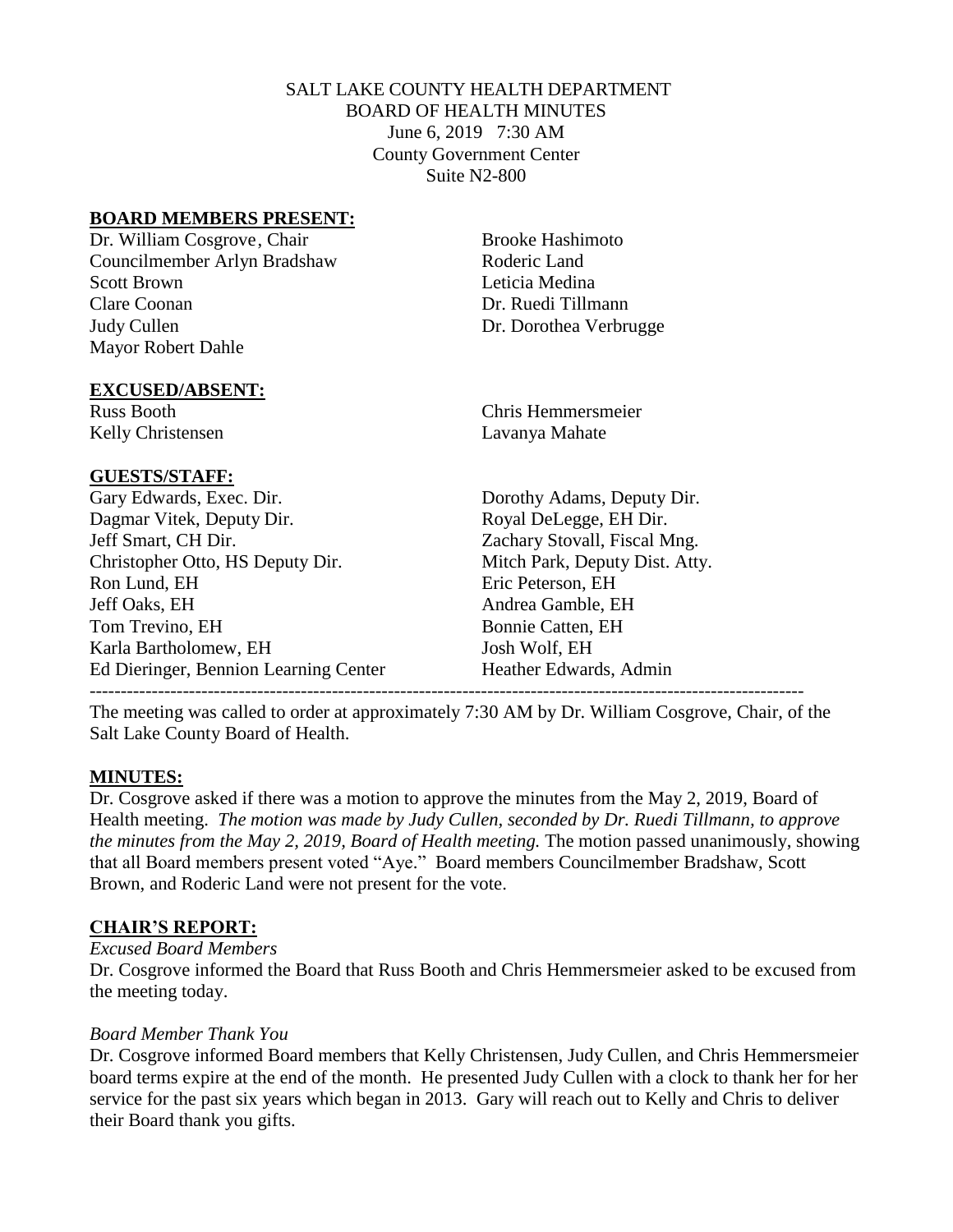Board of Health Minutes June 6, 2019 Page 2

### *Utah Association of Local Boards of Health (UALBH) Representative*

Dr. Cosgrove asked the Board to select a representative for the UALBH steering committee to replace Judy Cullen. Leticia Medina stated she would be willing to represent the Board and Dr. Cosgrove asked if there was a motion to approve. *The motion was made by Clare Coonan, seconded by Judy Cullen, to appoint Leticia Medina as a Salt Lake County Board of Health representative on UALBH.* The motion passed unanimously, showing that all Board members present voted "Aye." Board members Councilmember Bradshaw, Scott Brown, and Roderic Land were not present for the vote.

### *Vaccine Act Letter*

Dr. Cosgrove informed Board members that he received a letter, through the Greater Salt Lake Immunization Coalition, asking for the Boards support on a Congressional letter requesting CDC to study vaccine hesitance in vulnerable populations, as a way to increase vaccination rates and education throughout the country. Dr. Cosgrove asked if there was a motion to approve this request. *The motion was made by Leticia Medina, seconded by Judy Cullen, to approve the Board of Health support of the Congressional letter.* The motion passed unanimously, showing that all Board members present voted "Aye." Board members Councilmember Bradshaw, Scott Brown, and Roderic Land were not present for the vote.

### **DIRECTOR***'***S REPORT:**

Gary thanked Judy for her service on the Board of Health.

### *New Household Hazardous Waste Facility*

Gary informed Board members that the department will begin working on a new permanent Household Hazardous Waste (HHW) facility. Sandy City has offered land to the County at their public works location and funding for this building project was discussed at a recent County Council meeting to inform them that the request will be formalized as part of the department's June budget adjustments.

#### *Medical Cannabis Update*

Gary stated that medical cannabis dispensaries are being discussed at the legislative level with various County attorneys and it is looking like local health departments will not have a role in the dispensaries. There are several issues surrounding dispensaries being administered by County employees and other proposals are being developed, including UDOH placing dispensaries in state buildings. Gary will continue to update the Board.

#### *Lead Testing in Schools*

Gary informed the Board that although recent legislation was not passed that would require schools to test lead in drinking water, the local health departments are working with school districts to make the program work without the mandate. The Department of Environmental Quality will be receiving federal funding that could be used by schools to begin these testing efforts for the upcoming school year.

#### *Measles Update*

Gary informed Board members there have been over 1,000 cases of measles reported across the Country, with no confirmed cases in Utah. The department continues to receive suspect cases and is reaching out to area school districts to prepare for the upcoming school year and remind them of the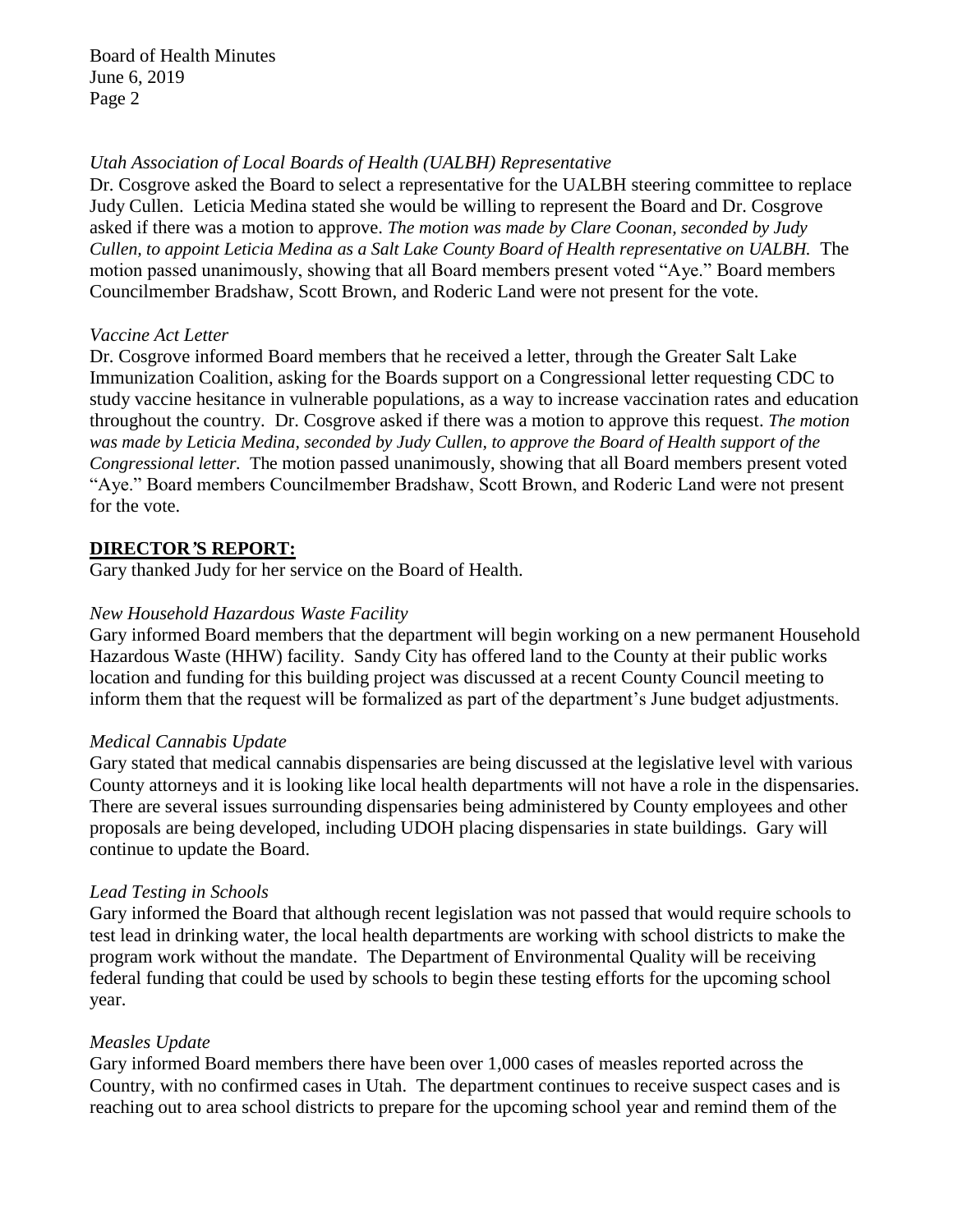Board of Health Minutes June 6, 2019 Page 3

requirements of Health Regulation #38. He stated that one case of measles is considered an outbreak and is one of the most contagious diseases.

## *Ebola Update*

Gary stated there is an Ebola outbreak in the Democratic Republic of the Congo, bordering Uganda; currently there are not travel restrictions for the area but anyone traveling should be aware. The department will be reaching out to local infectious disease providers at area hospitals and remind them about the use of personal protective equipment and practices that should be followed.

## *Legionella Update*

Gary informed Board members that he is working with the District Attorney's Office to develop a health regulation for Legionella requirements. He reached out to the Utah Department of Health to ensure that a local regulation would not go beyond SLCoHD authority as the state has the oversight for long-term care facilities, which would be impacted by a new health regulation. He will continue to update the Board as this is developed.

# **2019 JUNE BUDGET ADJUSTMENTS:**

Zachary Stovall, Fiscal Manager, presented information on the 2019 June budget adjustments that will be presented to the County Council for approval, through a PowerPoint presentation. Slides included:

- 2018 Health Fund Review
- 2019 Health Fund Review
- 2019 June Adjustment Revenue
- 2019 June Adjustment Expenditure
- Other June Adjustments

Dr. Cosgrove stated that the Board Finance Committee met to review all of the adjustments being proposed to the Mayor and County Council and agree with what is proposed. *The motion was made by Mayor Robert Dahle, seconded by Scott Brown, to approve the 2019 budget adjustments.* The motion passed unanimously, showing that all Board members present voted "Aye."

For more detailed information, please see a hardcopy of the handouts and presentation included in the Board of Health meeting folder.

## **FEE SCHEDULE:**

Dorothy Adams, Deputy Director, reviewed the proposed fee changes for several Environmental Health Division programs: Air Quality/Vehicle Emissions Control, Chemically Contaminated Properties, Community Noise Pollution Control, Food Protection, Household Hazardous Waste, Subdivisions, and Temporary Mass Gatherings. Some of the fees have not be reviewed for several years and will take effective in January 2020. The department compared fees with other local health departments and other peer counties in the nation. The department is asking the Board to approve these fee changes and will be forwarding the changes to the County Revenue Committee.

Dr. Cosgrove asked for a motion to approve forwarding the proposed fee changes to the revenue committee. *The motion was made by Dr. Ruedi Tillmann, seconded by Roderic Land, to approve forwarding the proposed fee schedule changes to the revenue committee.* The motion passed